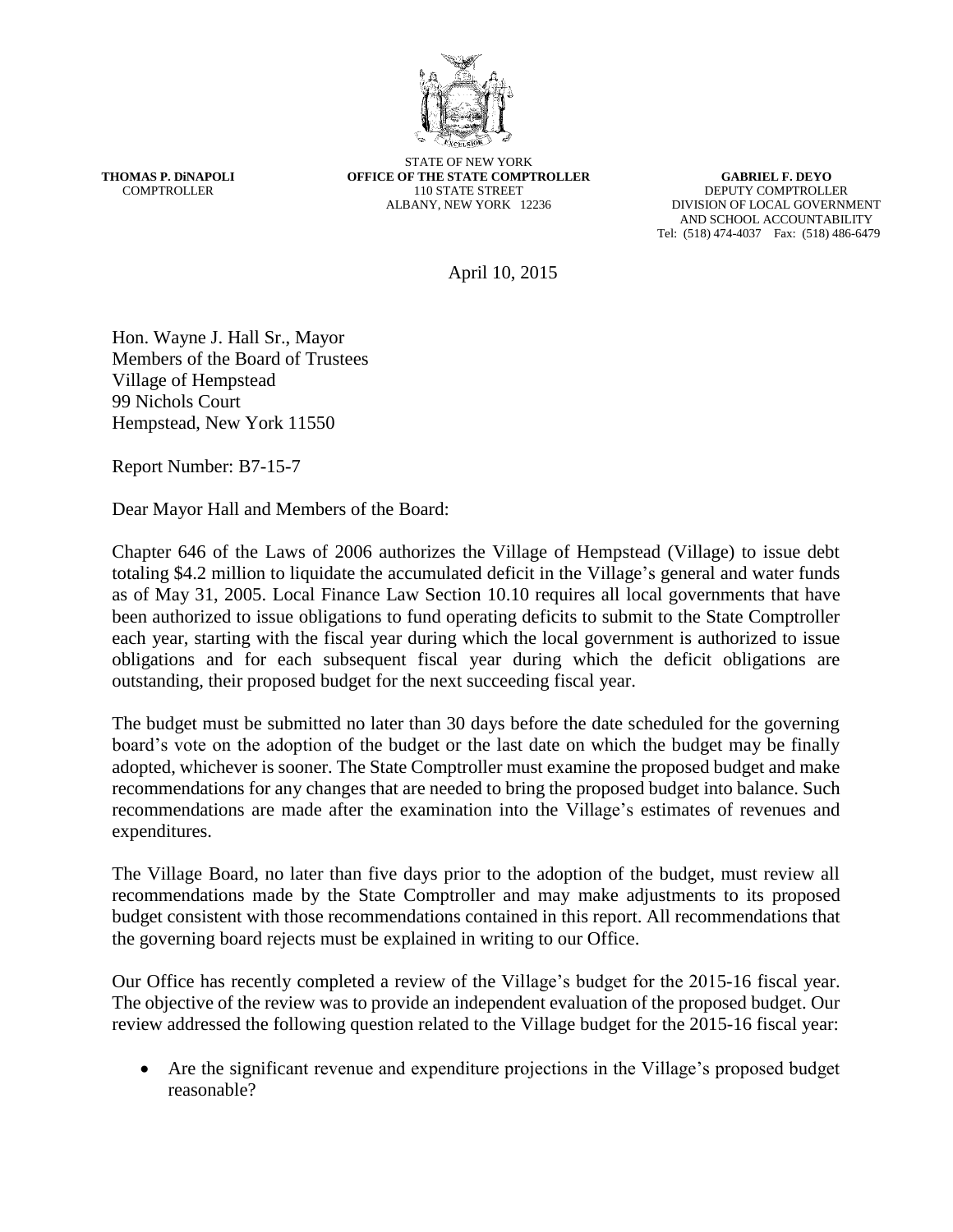To accomplish our objective in this review, we requested your proposed budget, salary schedules, debt payment schedules and other pertinent information. We identified and examined significant estimated revenues and expenditures for reasonableness with emphasis on significant and/or unrealistic increases or decreases. We analyzed, verified and/or corroborated trend data and estimates, where appropriate. We identified any significant new or unusually high revenue or expenditure estimates, made appropriate inquiries and reviewed supporting documentation to determine the nature of the items and to assess whether the estimate was realistic and reasonable. We also evaluated the amount of fund balance appropriated in the proposed budget to be used as a financing source and determined if the amount of fund balance was available and sufficient for that purpose.

The scope of our review does not constitute an audit under generally accepted government auditing standards (GAGAS). We do not offer comments or make specific recommendations on public policy decisions, such as the type and level of services under consideration to be provided.

The proposed budget package submitted for review for the fiscal year ended 2015-16 consisted of the following:

- 2015-16 Proposed Budget
- Supplementary Information

| <b>Fund</b>    | <b>Appropriations</b><br>and Provisions<br>for Other Uses | <b>Estimated</b><br><b>Revenues</b> | Appropriated<br><b>Fund Balance</b> | <b>Real Property</b><br><b>Taxes</b> |
|----------------|-----------------------------------------------------------|-------------------------------------|-------------------------------------|--------------------------------------|
| General        | \$81,769,882                                              | \$14,199,387                        | \$3,173,020                         | \$64,397,475                         |
| Water          | \$8,471,719                                               | \$8,321,719                         | \$150,000                           |                                      |
| Library        | \$3,226,184                                               | \$3,226,184                         |                                     |                                      |
| Debt Service   | \$5,599,913                                               | \$5,599,913                         |                                     |                                      |
| Self Insurance | \$3,962,426                                               | \$3,962,426                         |                                     |                                      |

The proposed budget submitted to our Office is summarized as follows:

Based on the results of our review, we found that the significant revenue and expenditure projections in the proposed budget are reasonable.

## **Constitutional Tax Limit**

The Constitutional Tax Limit is the maximum amount of real property tax that may be levied in any fiscal year. The amount of real property taxes that the Village can raise each year to finance its budget is limited by the State Constitution to 2 percent of its five-year average full property value.<sup>1</sup> Based on the 2015-16 proposed budget, the Village will have exhausted 91.32 percent of

 $\overline{a}$ <sup>1</sup> The State Constitution and related statutes allow for taxes in the amount of certain appropriations to be excluded when determining the amount of levy that must be below the tax limit. This tax levy amount (total levy minus exclusions) is often referred to as taxes subject to the limit.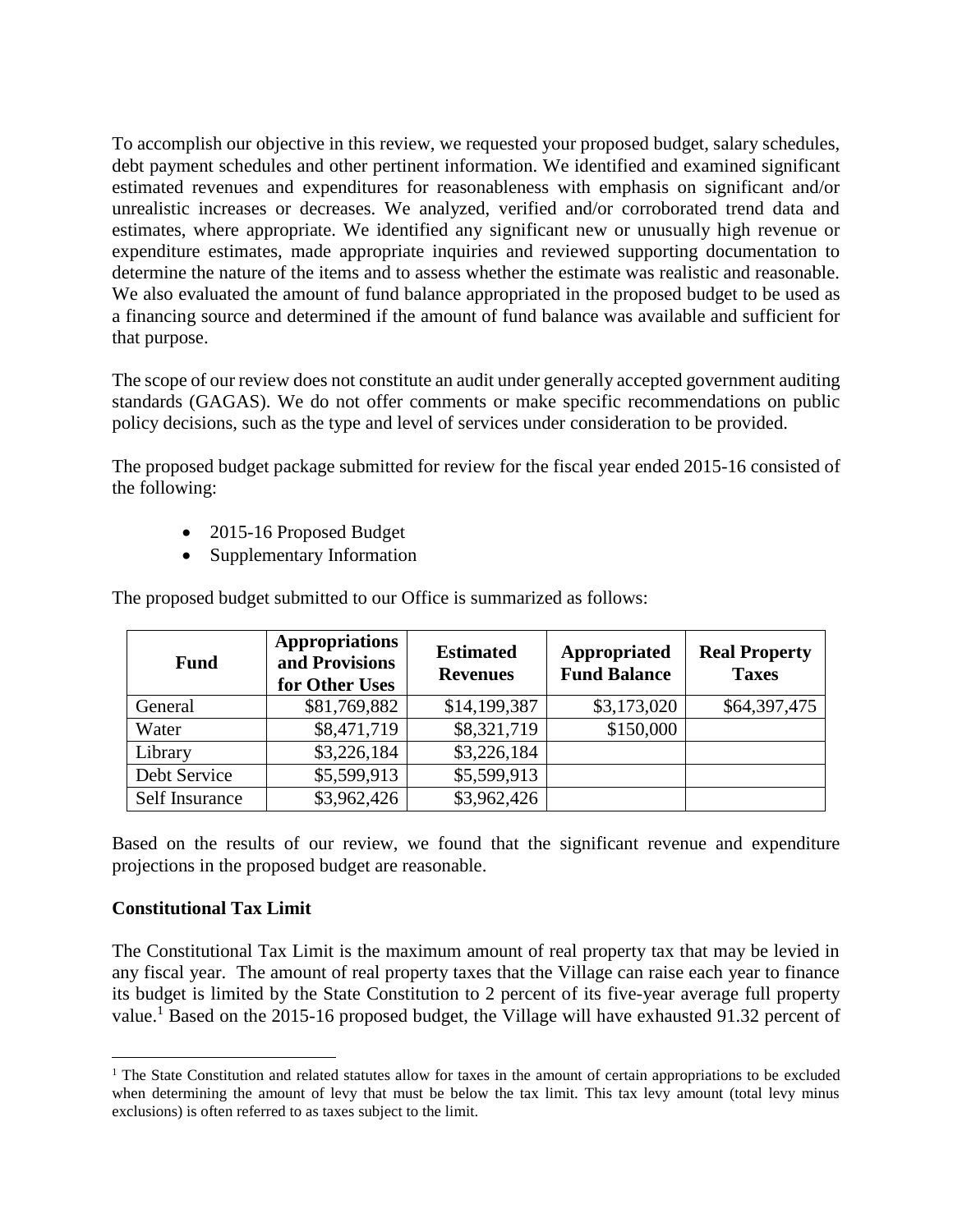its taxing authority. The Village's ability to rely on real property taxes as an increased revenue source in the future is limited. If the Village exceeds its tax limit, the State Comptroller is required to withhold State aid in an amount equal to the tax limit exceeded. We caution the Village that if property values do not increase, the ability to increase taxes may be reduced in the future.

## **Tax Cap Compliance**

The State Legislature and the Governor enacted Chapter 97 of the Laws of 2011 that established a tax levy limit on all local governments, which was effective in the Village beginning with the 2012-13 fiscal year. The Law precludes local governments from adopting a budget that requires a tax levy that exceeds the prior year's tax levy by more than 2 percent or the rate of inflation, whichever is less,<sup>2</sup> unless the governing board adopts a local law to override the tax levy limitation.

The Village's proposed budget includes a tax levy of \$64,397,475, which exceeds the allowable tax levy limit. Therefore, to comply with the Law, the Board must amend the proposed budget or adopt a local law overriding the tax levy limit before it adopts the proposed budget.

## **Tax Stabilization Reserve Fund**

 $\overline{a}$ 

The Village has previously established a tax stabilization reserve to finance certain unanticipated revenue losses or unanticipated expenditures, and to lessen or prevent projected increases in excess of 2.5 percent of the real property tax levy. Generally, the reserve may be used only upon recommendation of the chief executive officer and resolution adopted by at least two-thirds vote of the governing board.

The Village's proposed budget for the 2015-16 fiscal year includes the use of \$500,000 from the tax stabilization reserve to lessen the real property tax levy. Since the Board has not yet adopted a resolution to use the reserve, it must do so before it adopts the proposed budget.

We request that you provide us with a copy of the adopted budget.

We hope this information is helpful to you as you adopt a budget for the Village. If you have any questions on the scope of our work, please contact Mr. Ira McCracken, Chief Examiner of our Hauppauge Office, at (631) 952-6534.

Sincerely,

 Gabriel F. Deyo Deputy Comptroller

<sup>&</sup>lt;sup>2</sup> Our Office has previously determined that the rate of inflation applicable to villages with a fiscal year beginning June 1, 2015 is no greater than 1.68 percent.